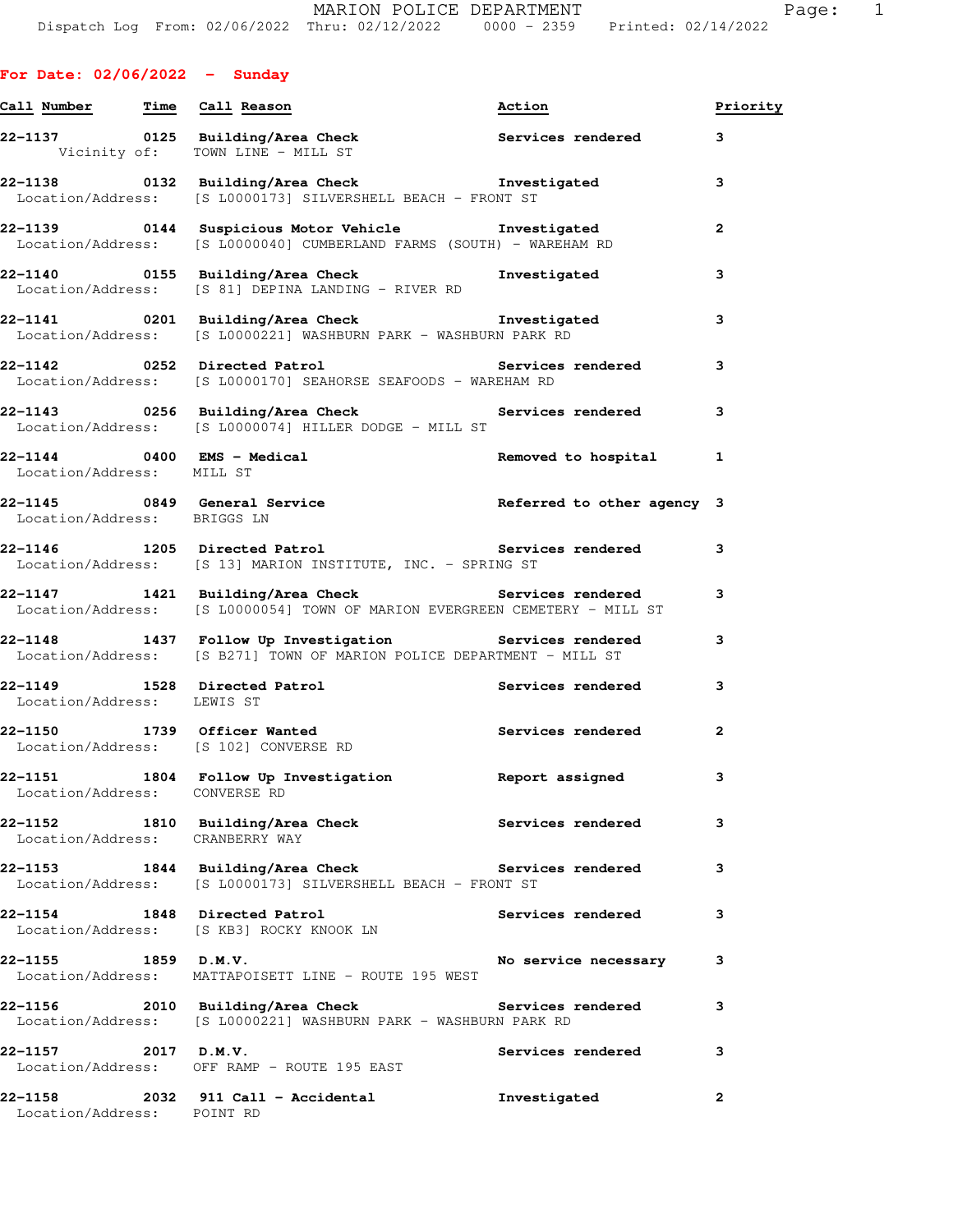| 22-1159 2047 Building/Area Check Services rendered<br>Location/Address: LUCE AVE                                  |                                                                           |                            | 3                       |
|-------------------------------------------------------------------------------------------------------------------|---------------------------------------------------------------------------|----------------------------|-------------------------|
| 22-1160 2058 Building/Area Check Services rendered                                                                | Location/Address: [S L0000003] ADVENT CHRISTIAN CAMPGROUNDS - OAKDALE AVE |                            | 3                       |
| 22-1161 2109 Building/Area Check Services rendered                                                                | Location/Address: [S L0000088] KITTANSETT CLUB - POINT RD                 |                            | 3                       |
| 22-1162 2113 Building/Area Check Services rendered                                                                | Location/Address: PARKING AREAS - PLANTING ISLAND RD                      |                            | 3                       |
| 22-1163 2243 Directed Patrol Services rendered Location/Address: [S KB3] ROCKY KNOOK LN                           |                                                                           |                            | 3                       |
| 22-1164 2322 Building/Area Check<br>Location/Address: [S L0000074] HILLER DODGE - MILL ST                         |                                                                           | Services rendered          | 3                       |
| For Date: $02/07/2022 -$ Monday                                                                                   |                                                                           |                            |                         |
| 22-1165 0217 Building/Area Check Services rendered<br>Location/Address: ROCKY KNOOK LN                            |                                                                           |                            | 3                       |
| 22-1166 <a> 0235</a> Building/Area Check<br>$$\rm{Services\,\,rendered}$<br>Location: RT 195 EAST                 |                                                                           |                            | 3                       |
| 22-1167 0241 Building/Area Check Services rendered                                                                | Location/Address: [S L0000221] WASHBURN PARK - WASHBURN PARK RD           |                            | 3                       |
| 22-1168 0334 Building/Area Check 6 Services rendered<br>Location/Address: MOORINGS RD                             |                                                                           |                            | 3                       |
| 22-1169 0342 Building/Area Check Services rendered                                                                | Location/Address: [S L0000173] SILVERSHELL BEACH - FRONT ST               |                            | 3                       |
| 22-1170 0344 Directed Patrol 5ervices rendered<br>Location/Address: FRONT ST                                      |                                                                           |                            | 3                       |
| 22-1171 0347 Building/Area Check Services rendered                                                                | Location/Address: [S L0000082] ISLAND WHARF MARINE - ISLAND WHARF RD      |                            | 3                       |
| 22-1172 0416 Building/Area Check                                                                                  | Location/Address: [S L0000088] KITTANSETT CLUB - POINT RD                 | Services rendered          | 3                       |
| 22-1173 0512 Building/Area Check Services rendered<br>Location/Address: MOORINGS RD                               |                                                                           |                            | $\mathbf{3}$            |
| 22-1174 0705 Building/Area Check Services rendered<br>Location/Address: [S L0000151] OLD LANDING WHARF - FRONT ST |                                                                           |                            | $\mathbf{3}$            |
| 22-1175 0707 Building/Area Check<br>Location/Address: MILL ST                                                     |                                                                           | Services rendered          | $\mathbf{3}$            |
| 22-1176 0718 Motor Vehicle Stop<br>Location/Address: ROCKY KNOOK LN + MILL ST                                     |                                                                           | Verbal warning             | $\overline{\mathbf{2}}$ |
| 22-1177 121 Motor Vehicle Stop 121 Verbal warning<br>Location/Address: S CURVE - MILL ST                          |                                                                           |                            | $\overline{\mathbf{2}}$ |
| 22-1178 0821 Officer Wanted <b>Example 2</b> Report assigned 2                                                    | Location/Address: [S B271] TOWN OF MARION POLICE DEPARTMENT - MILL ST     |                            |                         |
| 22-1179 0924 General Service<br>Location/Address: COUNTY RD                                                       |                                                                           | Referred to other agency 3 |                         |
| 22-1180 0927 Follow Up Investigation threstigated                                                                 | Location/Address: [S B392] SIPPICAN SCHOOL - SPRING ST                    |                            | 3                       |
| 22-1181 		 0955 Motor Vehicle Stop 		 Citation issued<br>Vicinity of: [S L0000061] WAREHAM TOWN LINE - WAREHAM RD |                                                                           |                            | $\mathbf{2}$            |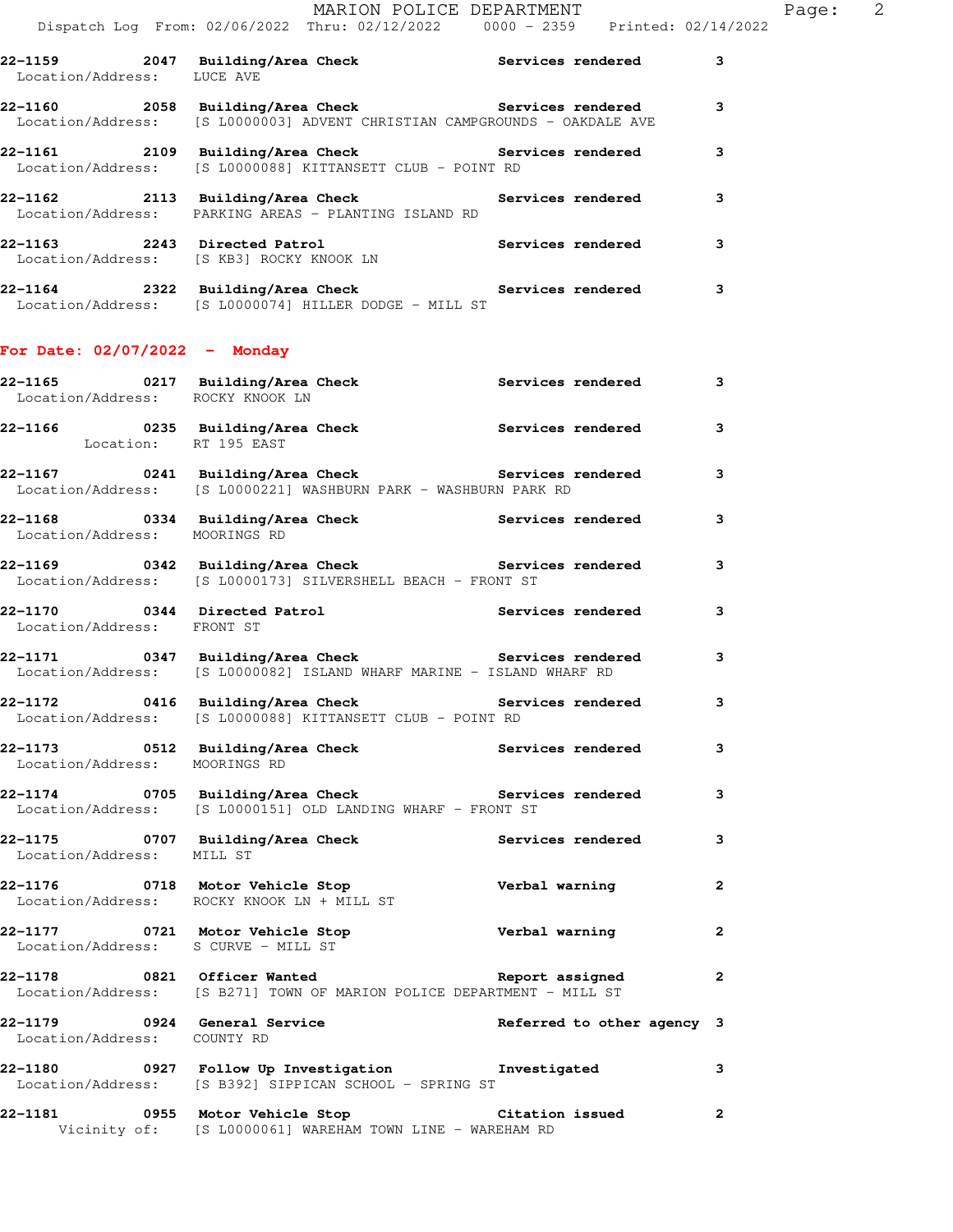|                                  | Dispatch Log From: 02/06/2022 Thru: 02/12/2022   0000 - 2359   Printed: 02/14/2022                                                        |                          |              |                         |
|----------------------------------|-------------------------------------------------------------------------------------------------------------------------------------------|--------------------------|--------------|-------------------------|
|                                  | 22-1182 1008 Waterways Area Patrol Services rendered 3<br>Location/Address: [S L0000151] OLD LANDING WHARF - FRONT ST                     |                          |              |                         |
|                                  | 22-1183 1035 911 Call - Accidental Maccidental/defective alarm                                                                            |                          |              | $\overline{\mathbf{2}}$ |
|                                  | Location/Address: [S B292] SIPPICAN LONG TERM HEALTH CARE - MILL ST                                                                       |                          |              |                         |
| 22-1184 1226 D.M.V.              | Location/Address: [S L0000064] GRAINGER POTTERY - MILL ST                                                                                 | Services rendered 3      |              |                         |
| Location/Address: FRONT ST       | 22-1185 1301 EMS - Medical 1 22-1185 Removed to hospital 1                                                                                |                          |              |                         |
|                                  | 22-1186 1431 Follow Up Investigation 1nvestigated<br>Location/Address: [S B271] TOWN OF MARION POLICE DEPARTMENT - MILL ST                |                          | 3            |                         |
|                                  | 22-1187 1455 Motor Vehicle Stop Nerbal warning<br>Location/Address: MATTAPOISETT TOWN LINE - MILL ST                                      |                          | $\mathbf{2}$ |                         |
| Location/Address: WAREHAM RD     | 22-1188 1508 Motor Vehicle Stop 1988 Services rendered                                                                                    |                          | $\mathbf{2}$ |                         |
|                                  | Location/Address: [S L0000183] SIPPICAN SCHOOL PLAYGROUND - SPRING ST                                                                     |                          | 3            |                         |
|                                  | 22-1190 1620 EMS - Medical New Services rendered<br>Location/Address: [S L0000187] LOCKHEED - MARTIN - BARNABAS RD                        |                          | 1            |                         |
|                                  | 22-1191 1658 EMS - Medical 1 22-1191 22-1191 1<br>Location/Address: [S L0000187] LOCKHEED - MARTIN - BARNABAS RD                          |                          |              |                         |
|                                  | 22-1192 1749 Fire - Alarm National Accidental/defective alarm                                                                             |                          |              | 1                       |
|                                  | Location/Address: [S B292] SIPPICAN LONG TERM HEALTH CARE - MILL ST                                                                       |                          |              |                         |
| Location/Address: FRONT ST       | 22-1193 1819 Building/Area Check 1nvestigated                                                                                             |                          | 3            |                         |
|                                  | 22-1194 1822 Building/Area Check Services rendered 3<br>Location/Address: [S L0000216] CHILDRENS ACADEMY - COUNTY RD                      |                          |              |                         |
| For Date: $02/08/2022 - Tuesday$ |                                                                                                                                           |                          |              |                         |
|                                  | 22-1195 		 0217 Building/Area Check 		 Services rendered<br>Location/Address: [S L0000173] SILVERSHELL BEACH - FRONT ST                   |                          | 3            |                         |
| Location/Address: MOORINGS RD    | 22-1196 0226 Building/Area Check                                                                                                          | <b>Services rendered</b> | 3            |                         |
|                                  | 22-1197 		 0232 Building/Area Check 		 Services rendered<br>Location/Address: ROCKY KNOOK LN                                              |                          | 3            |                         |
| Location/Address: FRONT ST       | 22-1198 0256 Directed Patrol                                                                                                              | Services rendered        | 3            |                         |
|                                  | 22-1199      0303  Building/Area Check          Services rendered<br>Location/Address: [S L0000082] ISLAND WHARF MARINE - ISLAND WHARF RD |                          | 3            |                         |
|                                  | 22-1200 0326 Building/Area Check <b>Services</b> rendered<br>Location/Address: [S L0000088] KITTANSETT CLUB - POINT RD                    |                          | 3            |                         |
|                                  | 22-1201       0357  Building/Area Check          Services rendered<br>Location/Address: [S 137] TRI TOWN MOTORS - WAREHAM RD              |                          | 3            |                         |
| 22-1202                          | 0724 Building/Area Check Services rendered<br>Location/Address: [S L0000151] OLD LANDING WHARF - FRONT ST                                 |                          | 3            |                         |
| 22-1203                          | $0730$ D.M.V.                                                                                                                             | Report assigned          | 3            |                         |

Location/Address: MILL ST

MARION POLICE DEPARTMENT Page: 3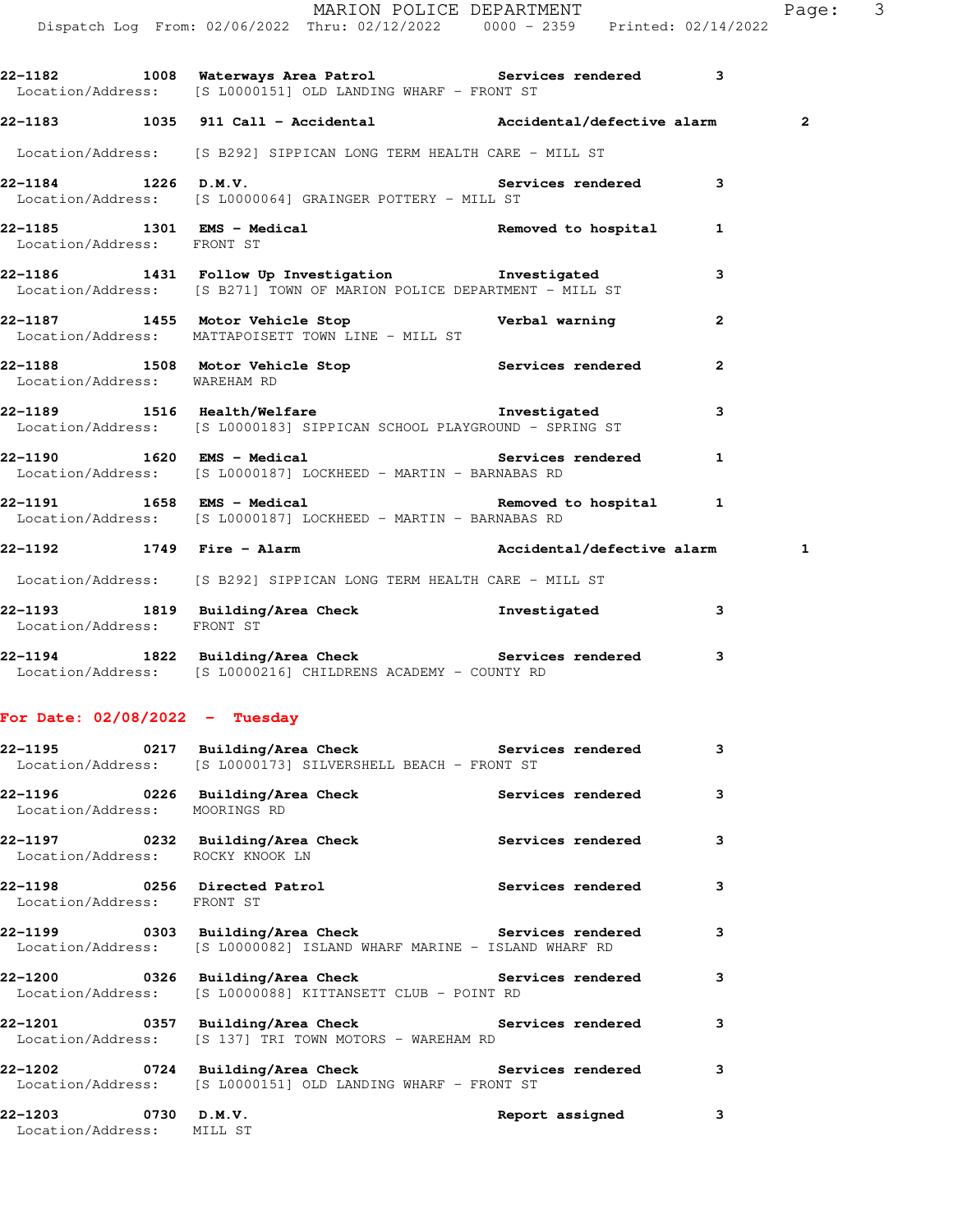| Location/Address: POINT RD         | 22-1204 0916 EMS - Medical and the Removed to hospital 1                                                                               |                             |                |
|------------------------------------|----------------------------------------------------------------------------------------------------------------------------------------|-----------------------------|----------------|
| Location/Address: POINT RD         | 22-1205 1013 Fire - Alarm 1013 Finvestigated                                                                                           |                             | $\mathbf{1}$   |
|                                    | 22-1207 1058 Waterways Complaint <b>120 Services</b> rendered<br>Location/Address: [S 3] RAM ISLAND - RAM ISLAND                       |                             | $\overline{2}$ |
|                                    | 22-1208 1106 Waterways Area Patrol 1106 Services rendered<br>Location: [S L0000019] BIRD ISLAND                                        |                             | 3              |
|                                    | 22-1209 1110 Waterways Area Patrol Services rendered Location: WEWEANTIC RIVER                                                         |                             | $\mathbf{3}$   |
| Location: WINGS COVE               | 22-1210 1113 Waterways Area Patrol 112 Services rendered                                                                               |                             | 3              |
| Location: INNER HARBOR             | 22-1211 1115 Waterways Area Patrol 1115 Services rendered                                                                              |                             | 3              |
|                                    | 22-1212 1327 General Service and Services rendered<br>Location/Address: [S B392] SIPPICAN SCHOOL - SPRING ST                           |                             | 3              |
|                                    | 22-1213 1338 Found Property <b>12.12.13 Services rendered</b><br>Location/Address: [S B271] TOWN OF MARION POLICE DEPARTMENT - MILL ST |                             | 3              |
|                                    | 22-1214 1352 Motor Vehicle Stop <b>Verbal warning</b><br>Location/Address: WAREHAM TOWN LINE - WAREHAM RD                              |                             | $\mathbf{2}$   |
| Location/Address: CONVERSE RD      | 22-1215 1433 General Offense <b>120 Contains the Separate Separate A</b> Report assigned                                               |                             | $\overline{2}$ |
| Location/Address: [S KB14] MILL ST | 22-1216 1550 General Service Services rendered                                                                                         |                             | 3              |
|                                    | 22-1217 1556 Motor Vehicle Complaint Verbal warning<br>Location/Address: [S L0000151] OLD LANDING WHARF - FRONT ST                     |                             | 2              |
|                                    | 22-1218 1645 D.M.V.<br>Location/Address: POINT RD + WAREHAM RD<br>Location/Address: POINT RD + WAREHAM RD                              |                             | 3              |
| Location/Address: FRONT ST         | 22-1219 1659 Assist/Other Police Department Services rendered                                                                          |                             | $\mathbf{2}$   |
| 22-1220<br>Location/Address:       | 1808 Fraud<br>FRONT ST                                                                                                                 | Report assigned             | 3              |
| 22-1221<br>Location/Address:       | 1821 Noise Complaint<br>VILLAGE DR                                                                                                     | Services rendered           | $\mathbf{2}$   |
| 22-1222<br>Location/Address:       | 1855 Building/Area Check Services rendered<br>[S L0000151] OLD LANDING WHARF - FRONT ST                                                |                             | з              |
| 22-1223                            | 1857 Follow Up Investigation                                                                                                           | No such person can be found | з              |
| Location/Address:                  | CONVERSE RD                                                                                                                            |                             |                |

## **For Date: 02/09/2022 - Wednesday**

| $22 - 1224$ | 0232 | Directed Patrol                                                   | Investigated      |   |
|-------------|------|-------------------------------------------------------------------|-------------------|---|
|             |      | Location/Address: [S L0000151] OLD LANDING WHARF - FRONT ST       |                   |   |
| 22-1225     | 0303 | Directed Patrol                                                   | Investigated      |   |
|             |      | Location/Address: [S L0000221] WASHBURN PARK - WASHBURN PARK RD   |                   |   |
| 22-1226     | 0310 | Building/Area Check                                               | Services rendered | 3 |
|             |      | Location/Address: [S L0000061] GILDA'S STONE ROOSTER - WAREHAM RD |                   |   |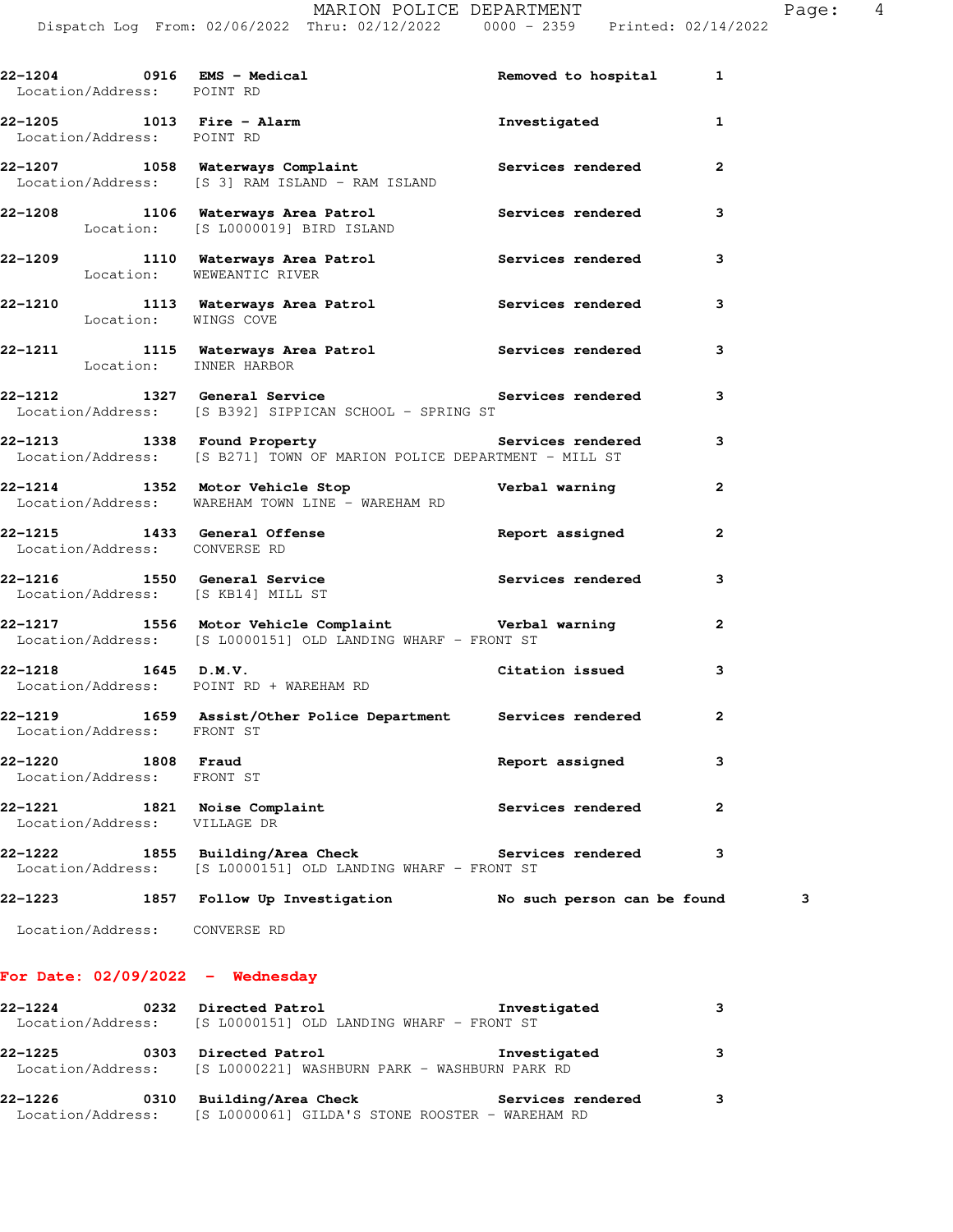|                                                                   | Dispatch Log From: 02/06/2022 Thru: 02/12/2022   0000 - 2359   Printed: 02/14/2022                                                 | MARION POLICE DEPARTMENT   | Page: 5      |
|-------------------------------------------------------------------|------------------------------------------------------------------------------------------------------------------------------------|----------------------------|--------------|
|                                                                   | 22-1227 0315 Building/Area Check <b>The Investigated</b><br>Location/Address: [S L0000061] GILDA'S STONE ROOSTER - WAREHAM RD      |                            | 3            |
|                                                                   | 22-1228 0317 Building/Area Check 6 Services rendered 3<br>Location/Address: [S KB3] ROCKY KNOOK LN                                 |                            |              |
|                                                                   |                                                                                                                                    |                            | 3            |
|                                                                   | 22-1230 0333 Building/Area Check Services rendered<br>Location/Address: [S L0000173] SILVERSHELL BEACH - FRONT ST                  |                            | 3            |
|                                                                   | 22-1231 0336 Building/Area Check Investigated<br>Location/Address: [S L0000074] HILLER DODGE - MILL ST                             |                            | 3            |
|                                                                   | 22-1232 0354 Directed Patrol <b>120 External 12 Setupated</b><br>Location/Address: [S 36] EAST OVER RESERVATION - COUNTY RD        |                            | 3            |
|                                                                   | 22-1233 0356 Building/Area Check <b>Services</b> rendered 3<br>Location/Address: [S L0000088] KITTANSETT CLUB - POINT RD           |                            |              |
| Location: RT 195 WEST                                             | 22-1234 0635 Road Hazard <b>1988 Communist Communist Paragency</b> 3                                                               |                            |              |
|                                                                   | 22-1235 0855 Fire - Gas Leak <b>Services</b> rendered 1<br>Location/Address: [S L0000007] ANSEL GURNEY HOUSE - COUNTY RD           |                            |              |
|                                                                   | 22-1236 		 0904 911 Call - Accidental 			 Services rendered<br>Location/Address: [S B292] SIPPICAN LONG TERM HEALTH CARE - MILL ST |                            | $\mathbf{2}$ |
| Location/Address: CONVERSE RD                                     | 22-1237 10953 Follow Up Investigation Services rendered                                                                            |                            | 3            |
| Location/Address: CONVERSE RD                                     | 22-1238 1318 Fraud 1997 assigned                                                                                                   |                            | 3            |
|                                                                   | 22-1239 1325 MVC - Injury<br>Location/Address: MM 34.8 - ROUTE 195 WEST Referred to other agency 1                                 |                            |              |
|                                                                   | 22-1241 1610 Assist/Other Police Department No service necessary 2<br>Location/Address: SHERMAN'S WAY                              |                            |              |
|                                                                   | 22-1240 1619 General Service and Services rendered<br>Location/Address: [S B271] TOWN OF MARION POLICE DEPARTMENT - MILL ST        |                            |              |
|                                                                   | 22-1242 1731 Building/Area Check Services rendered<br>Location/Address: [S L0000151] OLD LANDING WHARF - FRONT ST                  |                            | 3            |
|                                                                   | 22-1243 1736 Motor Vehicle Stop<br>Location/Address: MILL ST + SPARROW LN                                                          | Verbal warning             | $\mathbf{2}$ |
| Location/Address: HOLLY RD                                        | 22-1244 2039 General Service                                                                                                       | Investigated               | 3            |
|                                                                   | 22-1245 2146 Building/Area Check Services rendered<br>Location/Address: [S B395] TOWN OF MARION TOWN HALL - SPRING ST              |                            | 3            |
| 22-1246 2203 Fire - Alarm                                         |                                                                                                                                    | Accidental/defective alarm | 1            |
| Location/Address: DELANO RD                                       |                                                                                                                                    |                            |              |
| Location/Address: RYDERS LN                                       | 22-1247 2241 911 Call - Accidental                                                                                                 | Investigated               | $\mathbf{2}$ |
| 22-1248 2324 Fire - Structure<br>Location/Address: BELL GUZZLE LN |                                                                                                                                    | Investigated               | 1            |
| For Date: $02/10/2022 - Thursday$                                 |                                                                                                                                    |                            |              |

**22-1249 0210 Building/Area Check Services rendered 3**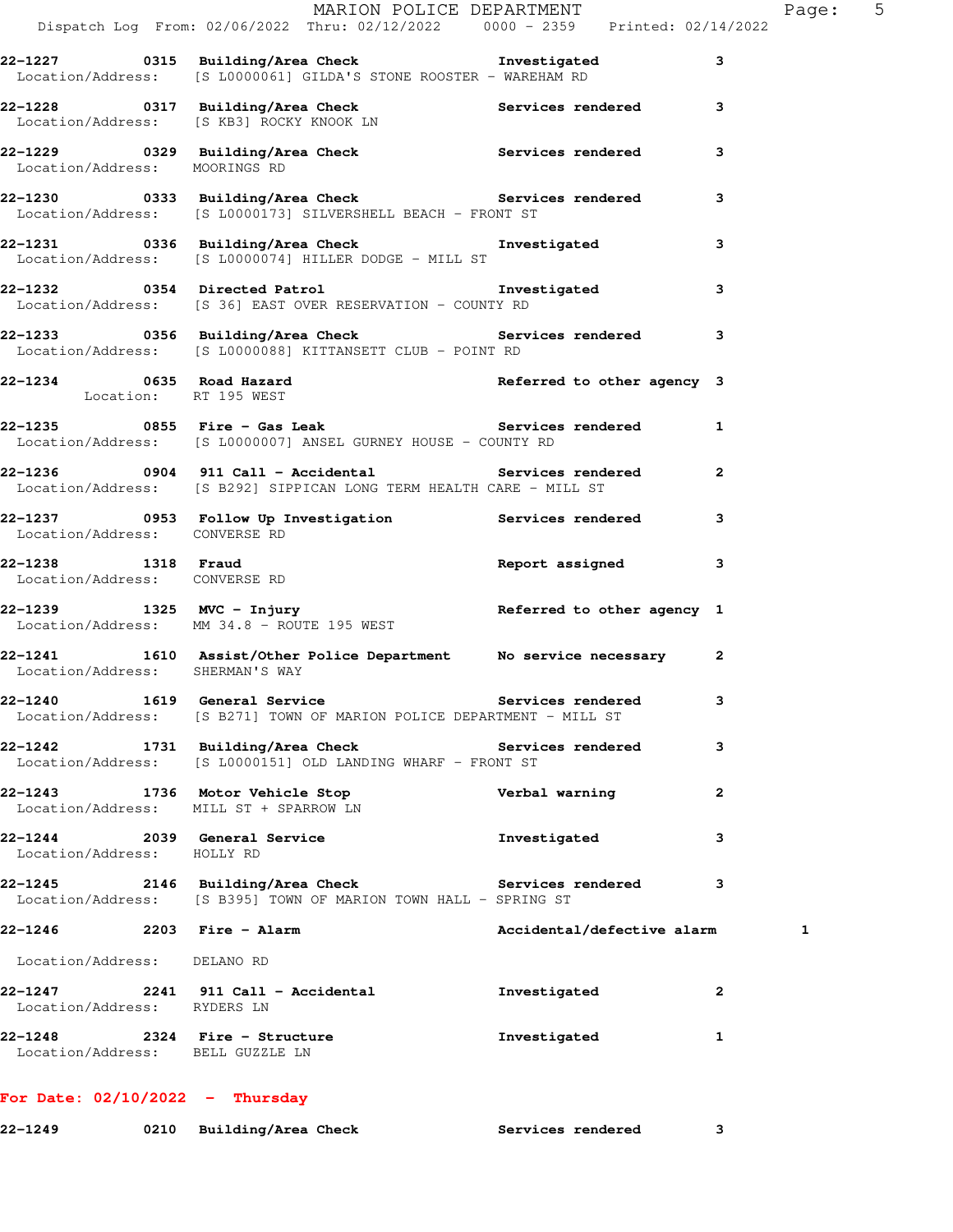|                                   | Dispatch Log From: 02/06/2022 Thru: 02/12/2022 0000 - 2359 Printed: 02/14/2022                                                         | MARION POLICE DEPARTMENT |                         | Page: 6        |  |
|-----------------------------------|----------------------------------------------------------------------------------------------------------------------------------------|--------------------------|-------------------------|----------------|--|
|                                   | Location/Address: [S L0000061] GILDA'S STONE ROOSTER - WAREHAM RD                                                                      |                          |                         |                |  |
|                                   | 22-1250 			 0221 Building/Area Check 			 Services rendered 		 3                                                                        |                          |                         |                |  |
|                                   | Location/Address: [S L0000173] SILVERSHELL BEACH - FRONT ST                                                                            |                          |                         |                |  |
|                                   | 22-1251 0227 Building/Area Check 5 Services rendered 3<br>Location/Address: [S 81] DEPINA LANDING - RIVER RD                           |                          |                         |                |  |
|                                   | 22-1252 0228 Building/Area Check 5ervices rendered 3<br>Location/Address: [S L0000054] TOWN OF MARION EVERGREEN CEMETERY - MILL ST     |                          |                         |                |  |
|                                   | 22-1253 0230 EMS - Medical contracts are not all the Removed to hospital the 1<br>Location/Address: [S B293] MARCONI VILLAGE - MILL ST |                          |                         |                |  |
|                                   | 22-1254 0322 Building/Area Check 5ervices rendered 3<br>Location/Address: [S L0000088] KITTANSETT CLUB - POINT RD                      |                          |                         |                |  |
|                                   | 22-1255 0502 Building/Area Check 1997 Services rendered 3<br>Location/Address: [S L0000082] ISLAND WHARF MARINE - ISLAND WHARF RD      |                          |                         |                |  |
|                                   | 22-1256 0724 Suspicious Motor Vehicle Chronicated<br>Location/Address: [S L0000115] MARION DENTAL HEALTH ASSOCIATES - SPRING ST        |                          | $\mathbf{2}$            |                |  |
|                                   | 22-1257 0734 Motor Vehicle Stop Verbal warning<br>Location/Address: MILL ST + ROCKY KNOOK LN                                           |                          | $\overline{\mathbf{2}}$ |                |  |
|                                   | 22-1258 0742 Motor Vehicle Stop Nerbal warning<br>Vicinity of: EAST OF RAMP - ROUTE 195 EAST                                           |                          | $\mathbf{2}$            |                |  |
| Location/Address: POINT RD        | $22-1259$ 0816 EMS - Medical Removed to hospital 1<br>Location/Address: POINT RD                                                       |                          |                         |                |  |
|                                   | -<br>22-1260      0852   Fire - Alarm             Services rendered<br>Location/Address: [S B272] VERIZON TELEPHONE OFFICE - MILL ST   |                          | 1                       |                |  |
| Location/Address: COTTAGE LN      | 22-1261 0901 Building/Area Check 5ervices rendered 3                                                                                   |                          |                         |                |  |
| Location/Address: WILSON RD       | 22-1262 0950 Officer Wanted Services rendered                                                                                          |                          | 2                       |                |  |
|                                   | 22-1263 1030 Building/Area Check 1nvestigated<br>Location/Address: [S L0000221] WASHBURN PARK - WASHBURN PARK RD                       |                          | 3                       |                |  |
| Location/Address: CONVERSE RD     | 22-1264 1034 Fire - Smoke Investigation Services rendered                                                                              |                          | 1                       |                |  |
|                                   | 22-1265 1039 Building/Area Check threstigated<br>Location/Address: [S 118] MARION VILLAGE ESTATES - VILLAGE DR                         |                          | 3                       |                |  |
| Location/Address: [S3] MAIN ST    | 22-1266 1059 EMS - Mutual Aid                                                                                                          | Removed to hospital      | $\mathbf{1}$            |                |  |
|                                   | 22-1267 1128 Paper Service<br>Location: [S3] WAREHAM DISTRICT COURT                                                                    | Services rendered        | 3                       |                |  |
| Location/Address: BOGS - POINT RD | 22-1268 1343 Directed Patrol 22-1268 rendered                                                                                          |                          | 3                       |                |  |
|                                   | 22-1269 1415 Building/Area Check 11 Investigated 3<br>Location/Address: [S L0000128] MARION SOCIAL CLUB - PUMPING STATION RD           |                          |                         |                |  |
|                                   | 22-1270 1424 Building/Area Check Services rendered<br>Location/Address: [S 168] MAGNOLLIA CRANBERRY - FRONT ST                         |                          | 3                       |                |  |
|                                   | 22-1271 1507 Building/Area Check 21 Services rendered 3<br>Location/Address: [S L0000173] SILVERSHELL BEACH - FRONT ST                 |                          |                         |                |  |
|                                   | 22-1272 1632 911 Call - Accidental Maccidental/defective alarm                                                                         |                          |                         | $\overline{2}$ |  |
|                                   | Location/Address: [S B292] SIPPICAN LONG TERM HEALTH CARE - MILL ST                                                                    |                          |                         |                |  |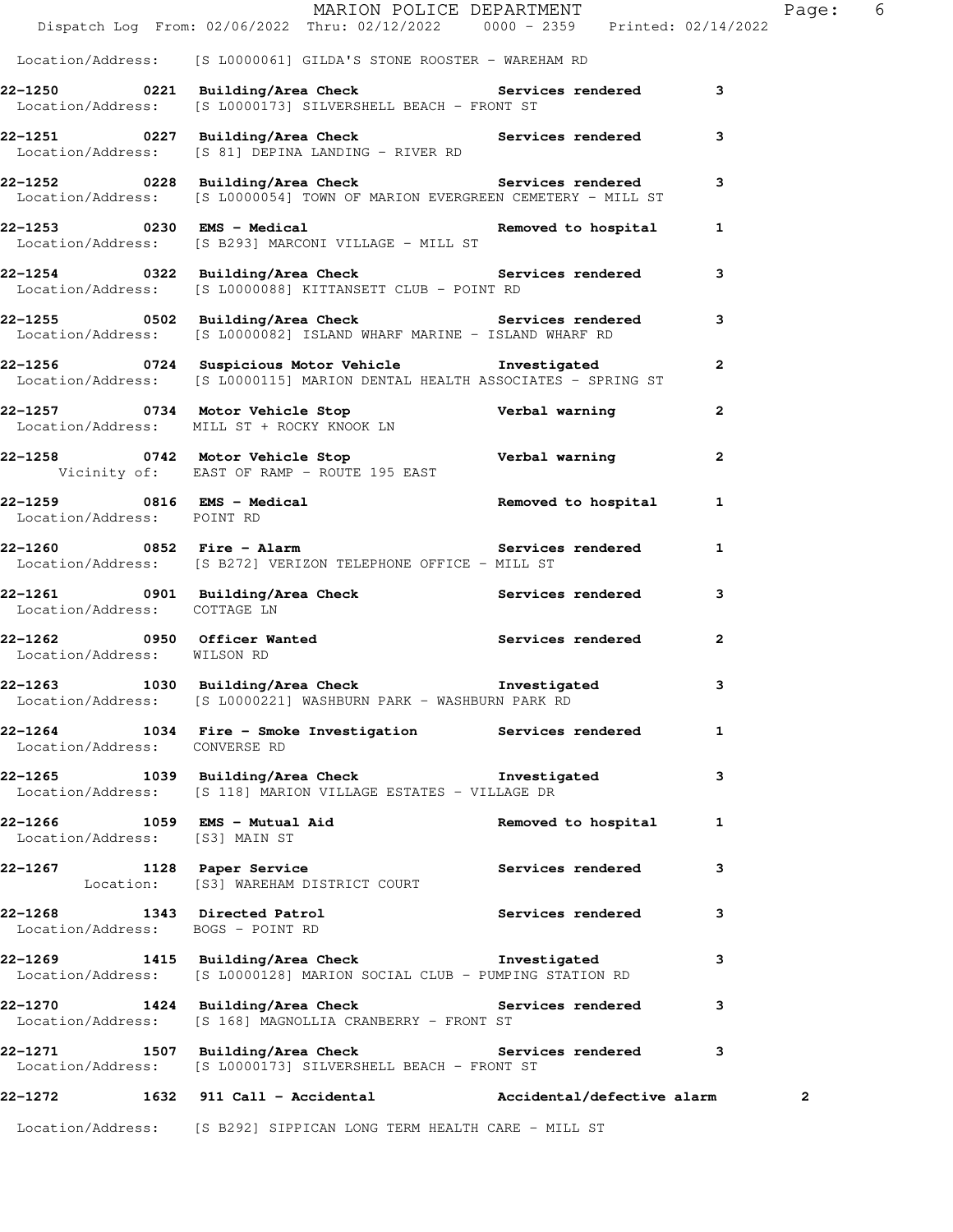|                                   | THILL ON LOLLLOL DILITION.<br>Dispatch Log From: 02/06/2022 Thru: 02/12/2022 0000 - 2359 Printed: 02/14/2022                                          |              |                   |              |                         |
|-----------------------------------|-------------------------------------------------------------------------------------------------------------------------------------------------------|--------------|-------------------|--------------|-------------------------|
|                                   | 22-1273 1724 Building/Area Check Services rendered 3<br>Location/Address: [S 36] EAST OVER RESERVATION - COUNTY RD                                    |              |                   |              |                         |
| Location/Address: SHERMAN'S WAY   | 22-1274 1751 Building/Area Check <b>Services</b> rendered 3                                                                                           |              |                   |              |                         |
|                                   | 22-1275 1807 Burglar Alarm Necidental/defective alarm                                                                                                 |              |                   |              | $\overline{\mathbf{c}}$ |
| Location/Address: TUCKER LN       |                                                                                                                                                       |              |                   |              |                         |
|                                   | 22-1276 1836 Motor Vehicle Stop Verbal warning<br>Location/Address: COUNTY RD + BLUEBERRY WAY                                                         |              |                   | $\mathbf{2}$ |                         |
|                                   | 22-1277 1842 Building/Area Check Services rendered<br>Location/Address: [S 118] MARION VILLAGE ESTATES - VILLAGE DR                                   |              |                   | 3            |                         |
|                                   | 22-1278 1853 D.M.V. Services rendered<br>Location/Address: EAST OF RTE 105 - ROUTE 195 WEST                                                           |              |                   | 3            |                         |
|                                   | 22-1279 1909 Motor Vehicle Stop Citation issued<br>Location/Address: [S 125] BLUE HAIR SALON - WAREHAM RD                                             |              |                   | $\mathbf{2}$ |                         |
| Location/Address: COTTAGE ST      | 22-1280 2131 Building/Area Check Services rendered                                                                                                    |              |                   | 3            |                         |
|                                   | 22-1281 2139 Building/Area Check 22-1281 Services rendered 3<br>Location/Address: [S L0000123] TOWN OF MARION HARBORMASTER'S OFFICE - ISLAND WHARF RD |              |                   |              |                         |
|                                   | 22-1282 2142 Building/Area Check Services rendered<br>Location/Address: [S L0000010] BARDEN'S BOAT YARD - ISLAND WHARF RD                             |              |                   | 3            |                         |
|                                   | 22-1283 2144 Motor Vehicle Stop Nerbal warning<br>Location/Address: [S 155] BURR BROTHERS BOATS - FRONT ST                                            |              |                   | $\mathbf{2}$ |                         |
| Location/Address: EMIL'S WAY      | 22-1284 2153 Building/Area Check Services rendered                                                                                                    |              |                   | 3            |                         |
| Location/Address: EDGEWATER LN    | 22-1285 2157 Building/Area Check 2157 Services rendered                                                                                               |              |                   | 3            |                         |
| Location/Address: LADY SLIPPER LN | 22-1286 2201 Building/Area Check Services rendered                                                                                                    |              |                   | 3            |                         |
| Location/Address: DELANO RD       | 22-1287 2211 Building/Area Check                                                                                                                      |              | Services rendered | 3            |                         |
| Location/Address: POINT RD        | 22-1288 2231 General Service                                                                                                                          |              | Services rendered | 3            |                         |
|                                   | 22-1289 2251 Building/Area Check Services rendered<br>Location/Address: [S L0000151] OLD LANDING WHARF - FRONT ST                                     |              |                   | 3            |                         |
| For Date: $02/11/2022 -$ Friday   |                                                                                                                                                       |              |                   |              |                         |
| 22-1290                           | 0115 Building/Area Check<br>Location/Address: [S L0000074] HILLER DODGE - MILL ST                                                                     | Investigated |                   | 3            |                         |
| Vicinity of:                      | 22-1291 0125 Building/Area Check<br>THE VILLAGE - FRONT ST                                                                                            | Investigated |                   | 3            |                         |

**22-1292 0135 Building/Area Check Services rendered 3**  Location/Address: BENSON BROOK RD **22-1293 0137 Building/Area Check Services rendered 3**  Location/Address: [S L0000011] THE CAZ - BARROS DR **22-1294 0138 Building/Area Check Services rendered 3** 

Location/Address: BROOKHAVEN LN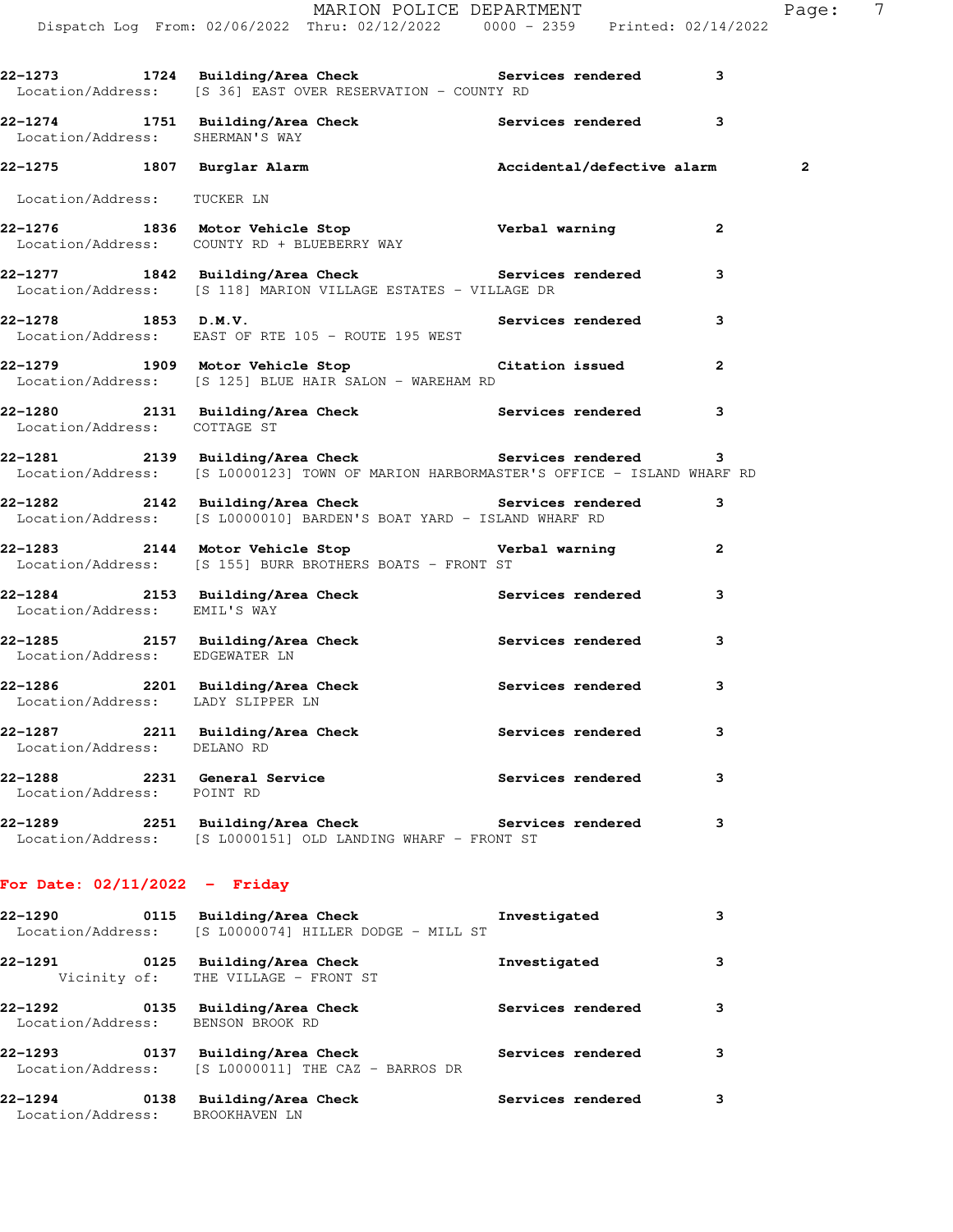|                                      |                                                                                                                                                    | MARION POLICE DEPARTMENT | Page: 8 |
|--------------------------------------|----------------------------------------------------------------------------------------------------------------------------------------------------|--------------------------|---------|
|                                      | Dispatch Log From: 02/06/2022 Thru: 02/12/2022 0000 - 2359 Printed: 02/14/2022                                                                     |                          |         |
|                                      | 22-1295 		 0149 Building/Area Check 		 Services rendered<br>Location/Address: [S L0000173] SILVERSHELL BEACH - FRONT ST                            | 3                        |         |
|                                      | 22-1296 		 0153 Building/Area Check 		 Services rendered 3<br>Location/Address: [S L0000157] POINT ROAD PLAYGROUND - POINT RD                      |                          |         |
|                                      | Location/Address: [S 36] EAST OVER RESERVATION - COUNTY RD                                                                                         |                          |         |
|                                      | 22-1298 0238 Building/Area Check Services rendered 3<br>Location/Address: [S L0000114] TOWN OF MARION DEPARTMENT OF PUBLIC WORKS - MILL ST         |                          |         |
|                                      | 22-1299 0245 Health/Welfare No such person can be found                                                                                            |                          | 3       |
|                                      | Location/Address: COUNTY RD + POINT RD                                                                                                             |                          |         |
|                                      | 22-1300 0307 Building/Area Check <b>The Investigated</b><br>Location/Address: [S L0000128] MARION SOCIAL CLUB - PUMPING STATION RD                 | 3                        |         |
|                                      | 22-1301 0316 Building/Area Check <b>Removed</b> to hospital 3<br>Location/Address: [S L0000173] SILVERSHELL BEACH - FRONT ST                       |                          |         |
| Location/Address: VILLAGE DR         | 22-1302 0322 Building/Area Check Services rendered                                                                                                 | 3                        |         |
|                                      | 22-1303 0347 Building/Area Check <b>The Investigated</b><br>Location/Address: [S L0000172] BREW-FISH - SPRING ST                                   | 3                        |         |
|                                      | 22-1304 0356 Building/Area Check <b>Services</b> rendered<br>Location/Address: [S L0000123] TOWN OF MARION HARBORMASTER'S OFFICE - ISLAND WHARF RD | 3                        |         |
|                                      | 22-1305 0503 Building/Area Check Check Services rendered<br>Location/Address: [S 9] SYLVIAS ON THE LEVEL CONSTRUCTION - WAREHAM RD                 | 3                        |         |
|                                      | 22-1306 0713 Directed Patrol <b>Services</b> rendered 3<br>Location/Address: [S 127] COOPERTIVE PRODUCTS GROUP HOME - MILL ST                      |                          |         |
|                                      | 22-1307 0716 Motor Vehicle Stop<br>Location/Address: MATTAPOISETT LINE - MILL ST Verbal warning                                                    | $\mathbf{2}$             |         |
|                                      | Location/Address: [S L0000047] EDEN LANDSCAPES & GARDEN CENTER - WAREHAM RD                                                                        | $\mathbf{1}$             |         |
|                                      | 22-1309 		 0955 Waterways Area Patrol 		 Services rendered<br>Location/Address: [S L0000151] OLD LANDING WHARF - FRONT ST                          | 3                        |         |
|                                      | 22-1310 1000 Waterways Area Patrol Services rendered<br>Location/Address: BOAT RAMP / BEACH - OAKDALE AVE                                          | 3                        |         |
|                                      | 22-1311 1003 Building/Area Check 1nvestigated<br>Location/Address: [S L0000040] CUMBERLAND FARMS (SOUTH) - WAREHAM RD                              | 3                        |         |
|                                      | 22-1312 1012 Waterways Area Patrol Services rendered<br>Location/Address: [S L0000088] KITTANSETT CLUB - POINT RD                                  | 3                        |         |
| Location/Address: PLANTING ISLAND RD | 22-1313 1016 Waterways Area Patrol 1997 Services rendered                                                                                          | 3                        |         |
|                                      | 22-1314 1024 Waterways Area Patrol Services rendered<br>Location/Address: BEACH / WHARF - PINEY POINT RD                                           | 3                        |         |
|                                      | 22-1315 1029 Waterways Area Patrol Services rendered<br>Location/Address: WINGS COVE RAMP - DELANO RD                                              | 3                        |         |
|                                      | 22-1316 1034 Waterways Area Patrol Services rendered<br>Location/Address: [S A47] STONE ESTATE - CASTLE - N GREAT HILL DR                          | 3                        |         |
|                                      | 22-1317 1046 Waterways Area Patrol Services rendered<br>Location/Address: WEWEANTIC / BEACH - DEXTER RD                                            | 3                        |         |
| 22-1318                              | 1054 Waterways Area Patrol Manuel Services rendered                                                                                                | 3                        |         |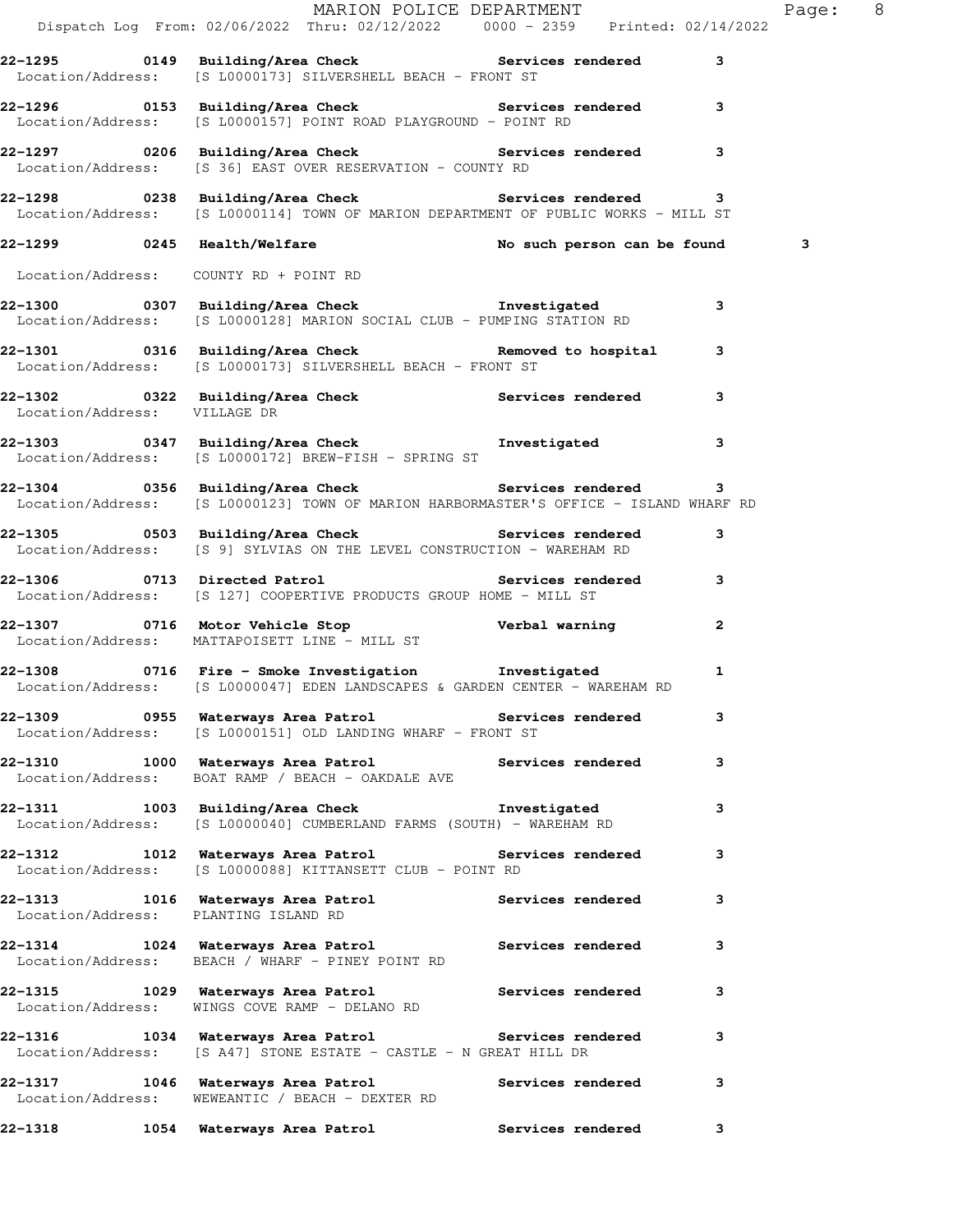|                                                    | MARION POLICE DEPARTMENT<br>Dispatch Log From: 02/06/2022 Thru: 02/12/2022 0000 - 2359 Printed: 02/14/2022                         |                        |                | Page: 9      |  |
|----------------------------------------------------|------------------------------------------------------------------------------------------------------------------------------------|------------------------|----------------|--------------|--|
|                                                    | Location/Address: [S 81] DEPINA LANDING - RIVER RD                                                                                 |                        |                |              |  |
|                                                    | 22-1319 1118 EMS - Mutual Aid Contract Services rendered 1<br>Location/Address: [S3] ROSEBROOK WAY                                 |                        |                |              |  |
|                                                    | 22-1320 1132 911 Call - Accidental               Accidental/defective alarm                                                        |                        |                | $\mathbf{2}$ |  |
|                                                    | Location/Address: [S B292] SIPPICAN LONG TERM HEALTH CARE - MILL ST                                                                |                        |                |              |  |
|                                                    | 22-1321 1148 911 Call - Accidental Maccidental/defective alarm                                                                     |                        |                | $\mathbf{2}$ |  |
|                                                    | Location/Address: [S B292] SIPPICAN LONG TERM HEALTH CARE - MILL ST                                                                |                        |                |              |  |
| Location/Address: BOGS - POINT RD                  | 22-1322 1341 Directed Patrol                                                                                                       | Services rendered 3    |                |              |  |
| Location/Address: PARKWAY LN                       | 22-1323 1424 Officer Wanted <b>Example 2</b> Peace restored 2                                                                      |                        |                |              |  |
|                                                    | 22-1324 1456 911 Call - Accidental Mccidental/defective alarm                                                                      |                        |                | $\mathbf{2}$ |  |
|                                                    | Location/Address: [S B292] SIPPICAN LONG TERM HEALTH CARE - MILL ST                                                                |                        |                |              |  |
|                                                    | 22-1325 1520 Motor Vehicle Complaint (Accidental/defective alarm                                                                   |                        |                | $\mathbf{2}$ |  |
|                                                    | Location/Address: [S L0000221] WASHBURN PARK - WASHBURN PARK RD                                                                    |                        |                |              |  |
| Location/Address: COUNTY RD                        | 22-1326 1722 Directed Patrol 1998 Services rendered 3                                                                              |                        |                |              |  |
| Location/Address: MOORINGS RD                      | 22-1327 1737 Directed Patrol 1998 Services rendered 3                                                                              |                        |                |              |  |
| Location/Address: DELANO RD                        | 22-1328 1758 EMS - Medical                                                                                                         | Removed to hospital 1  |                |              |  |
| 22–1329 1917 D.M.V.<br>Location/Address: SPRING ST |                                                                                                                                    | No service necessary 3 |                |              |  |
|                                                    | 22-1330 1942 Directed Patrol<br>Location: MATTAPOISETT TURN AROUND                                                                 | Services rendered      | 3              |              |  |
| Location/Address: MATT LINE - MILL ST              | 22-1331 1946 Motor Vehicle Stop Nerbal warning                                                                                     |                        | $\mathbf{z}$   |              |  |
| Location/Address: CI - FRONT ST                    | 22-1332 1950 Motor Vehicle Stop Nerbal warning                                                                                     |                        | $\overline{2}$ |              |  |
|                                                    | 22-1333 2015 Building/Area Check Services rendered<br>Location/Address: [S L0000082] ISLAND WHARF MARINE - ISLAND WHARF RD         |                        | 3              |              |  |
| Location/Address: COUNTY RD + FRONT ST             | 22-1334 2050 Motor Vehicle Stop Citation issued                                                                                    |                        | $\mathbf{2}$   |              |  |
|                                                    | 22-1335 2249 Building/Area Check 5 Services rendered 3<br>Location/Address: [S L0000151] OLD LANDING WHARF - FRONT ST              |                        |                |              |  |
| For Date: $02/12/2022 -$ Saturday                  |                                                                                                                                    |                        |                |              |  |
|                                                    | 22-1336 		 0109 Building/Area Check 		 Services rendered 3<br>Location/Address: [S L0000061] GILDA'S STONE ROOSTER - WAREHAM RD    |                        |                |              |  |
|                                                    | 22-1337       0116  Building/Area Check          Services rendered<br>Location/Address: [S L0000216] CHILDRENS ACADEMY - COUNTY RD |                        | 3              |              |  |
| 22-1338                                            | 0122 Building/Area Check Services rendered<br>Location/Address: [S L0000170] SEAHORSE SEAFOODS - WAREHAM RD                        |                        | 3              |              |  |

**22-1339 0142 Building/Area Check Services rendered 3**  Location/Address: OAKDALE AVE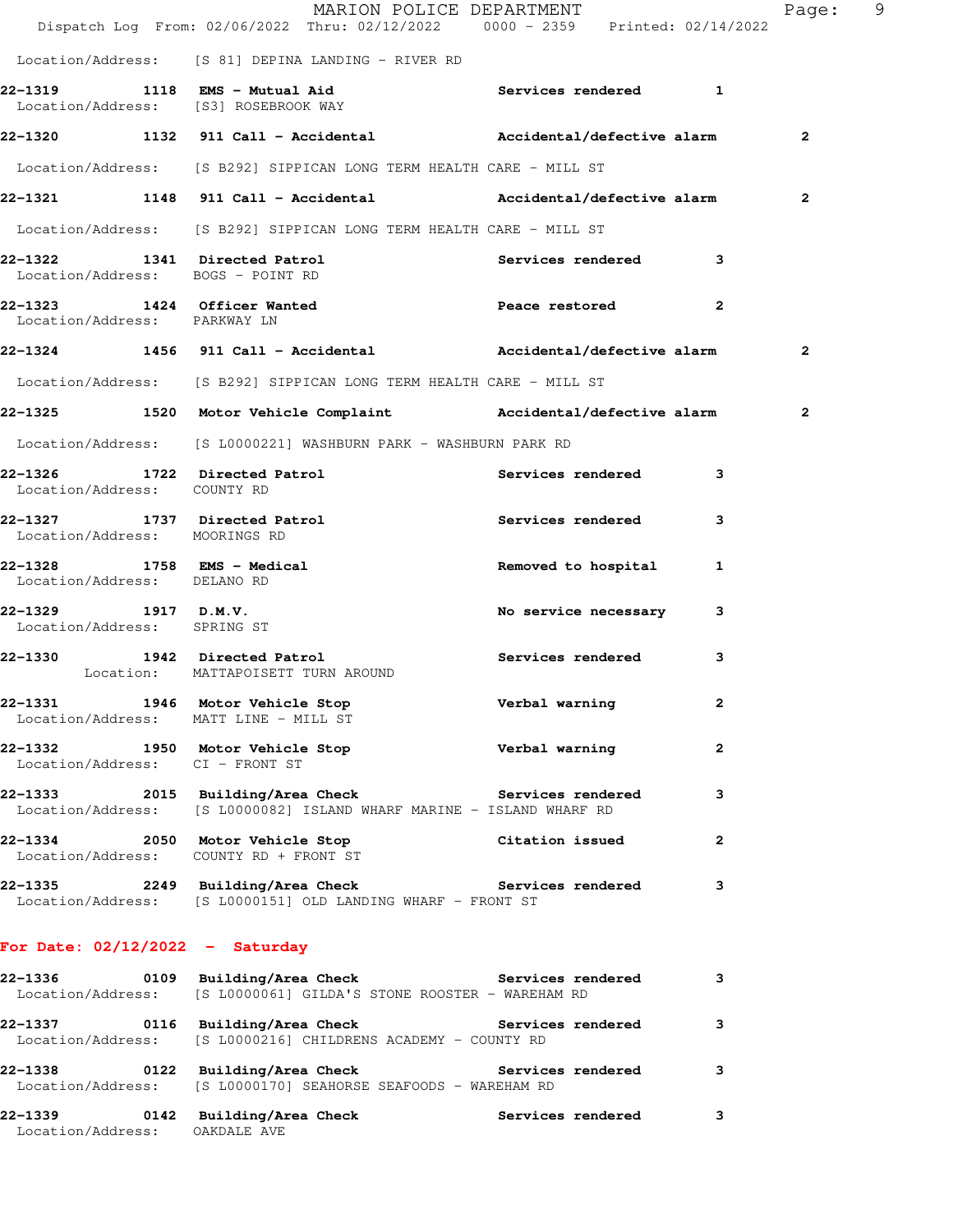MARION POLICE DEPARTMENT FRIEL Page: 10

Dispatch Log From: 02/06/2022 Thru: 02/12/2022 0000 - 2359 Printed: 02/14/2022

| Location/Address: WAREHAM RD                                  |                                                                                                                                                                                        |                     |                         |
|---------------------------------------------------------------|----------------------------------------------------------------------------------------------------------------------------------------------------------------------------------------|---------------------|-------------------------|
|                                                               | 22-1341 0156 9-1-1 Call - Abandoned Mccidental/defective alarm                                                                                                                         |                     | $\overline{\mathbf{c}}$ |
| Location/Address: OLDE KNOLL RD                               |                                                                                                                                                                                        |                     |                         |
|                                                               | 22-1342 		 0215 Building/Area Check 		 Services rendered 3<br>Location/Address: [S L0000074] HILLER DODGE - MILL ST                                                                    |                     |                         |
|                                                               | 22-1343 <a>&gt;&gt;&gt;&gt;&gt; 0224 Building/Area Check<br/> <a>&gt;&gt;&gt;&gt;&gt;&gt;&gt;&gt;&gt; Services rendered<br/>Location/Address: [S 151] ABINGTON BANK - FRONT ST</a></a> |                     | 3                       |
| Location/Address: ROUTE 195 EAST                              | 22-1344 0244 Assist/Other Police Department No service necessary 2                                                                                                                     |                     |                         |
|                                                               | Location/Address: [S L0000204] COLLISION SERVICES OF MARION - FRONT ST                                                                                                                 |                     | 3                       |
|                                                               | 22-1346 1400 Suspicious Motor Vehicle 1995 Referred to other agency 2<br>Vicinity of: JUST GOT ON 25 EAST - ROUTE 195 EAST                                                             |                     |                         |
|                                                               | 22-1347 		 0420 Building/Area Check 		 Services rendered 3<br>Location/Address: [S L0000155] PLANTING ISLAND CAUSEWAY - PLANTING ISLAND RD                                             |                     |                         |
| Location/Address: DELANO RD                                   | 22-1348 0430 Building/Area Check <b>Services</b> rendered                                                                                                                              |                     | 3                       |
|                                                               | 22-1349 		 0946 General Service 		 Services rendered<br>Location/Address: [S B392] SIPPICAN SCHOOL - SPRING ST                                                                         |                     | 3                       |
|                                                               | 22-1350       0952   Follow Up Investigation        Investigated<br>Location/Address: [S 137] TRI TOWN MOTORS - WAREHAM RD                                                             |                     | 3                       |
| Location/Address: [S3] TIMBER LN                              | 22-1351 1040 EMS - Mutual Aid Services rendered                                                                                                                                        |                     | $\mathbf{1}$            |
|                                                               | 22-1352      1316  Directed Patrol            Services rendered<br>Location/Address: POINT RD + COUNTY RD                                                                              |                     | 3                       |
|                                                               | 22-1353 1532 Family Offense <b>120 Contract Services</b> rendered 2<br>Location/Address: [S B271] TOWN OF MARION POLICE DEPARTMENT - MILL ST                                           |                     |                         |
| Location/Address: FRONT ST                                    |                                                                                                                                                                                        |                     |                         |
| 22-1355 1653 Directed Patrol<br>Location/Address: COUNTY RD   |                                                                                                                                                                                        | Services rendered   | 3                       |
| 22-1356 1713 General Service<br>Location/Address: DEXTER RD   |                                                                                                                                                                                        | Services rendered   | 3                       |
| 22-1357 1849 EMS - Medical<br>Location/Address: COVE'S END RD |                                                                                                                                                                                        | Removed to hospital | 1                       |
| Location/Address: MOORINGS RD                                 | 22-1358 2002 Directed Patrol                                                                                                                                                           | Services rendered   | 3                       |
|                                                               | 22-1359 2013 Building/Area Check Services rendered<br>Location/Address: [S L0000082] ISLAND WHARF MARINE - ISLAND WHARF RD                                                             |                     | 3                       |
| 22-1360 2042 Directed Patrol                                  | Location/Address: WAREHAM RD + FRONT ST                                                                                                                                                | Services rendered   | 3                       |
| Location/Address: WAREHAM RD                                  | 22-1361 2117 Motor Vehicle Stop                                                                                                                                                        | Verbal warning      | $\mathbf{2}$            |
|                                                               | 22-1362 2125 Directed Patrol                                                                                                                                                           | Services rendered 3 |                         |

Location: MATTAPOISETT TURN AROUND